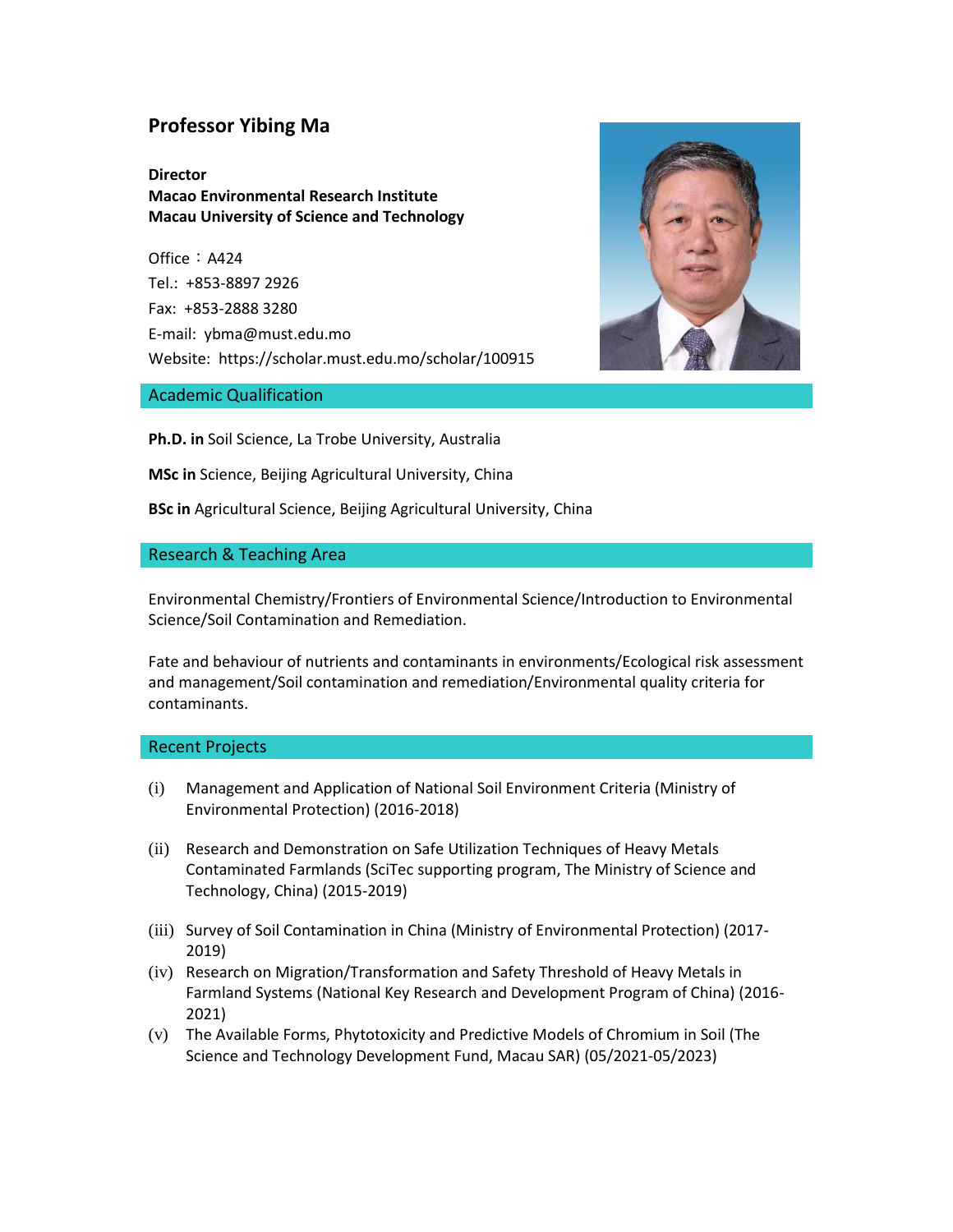# Awards & Honours/Appointments (Selected)

### **Awards & Honours**

- $\diamond$  The National Science and Technology Progress Award, the second class (3th place), 2019
- $\Diamond$  Guangdong Science and Technology Award, the first class (3th place), 2017
- $\diamond$  The Great Northern Agriculture Technology Award (Environmental Engineering Award) (3th place), 2017
- $\Diamond$  Henan Province Science and Technology Progress Award, third prize, seventh place (7th place), 2010
- $\Diamond$  Hebei Province Science and Technology Progress Award, the third class (3th place), 2020
- $\Diamond$  Science and Technology Progress Award, The National Education Commission Science, the third class (3th place), 1994
- $\Diamond$  Honour Award of Foreign Expert in Liaoning, 2004

# **Appointments**

- $\diamond$  Member of the International Committee for Trace Element Biogeochemistry (ICOBTE)  $(2006 - 2012)$
- $\diamond$  Member of the Scientific Committee of the World Society for Environmental Toxicology and Chemistry (SETAC), (2006 - 2012)
- $\Diamond$  Affiliated Chief Professor, Environmental Soil Science. University of Chinese Academy of Sciences (2014-2019)
- $\Diamond$  Honorary Principal Fellow, the University of Melbourne, Australia (2019-)
- $\Diamond$  Editor of Asian Journal of Ecotoxicology (2006-)
- $\Diamond$  Member of National Standardization Technical Committee in China (2013-2025)
- $\diamond$  Member of the expert guidance group for cultivated land quality construction of the Ministry of Agriculture and Rural Affairs, China (2014-)
- $\diamondsuit$  Committee Member of Experts of "Soil Pollution Control", Ministry of Science and Technology, China (2016-)
- $\diamond$  Committee Member of Experts of "Detailed Survey of Soil Contamination" and deputy leader of the report writing group, Ministry of Ecology and Environment, China (2016- 2020)
- $\diamond$  Chair of Expert Committee of "Provention and Control of Cultivated Land Contamination with Heavy Metals", Ministry of Agriculture and Rural Affairs, China (2014-2019)
- $\diamond$  Deputy Chair of Expert Committee of "Provention and Control of Cultivated Land Contamination with Heavy Metals", Ministry of Agriculture and Rural Affairs, China (2019-)

# Working Experience

- $\triangleright$  Professor in Environment Science, Director of Macao Environmental Research Institute, Macau University of Science and Technology (MUST), Macao (July 2019 -);
- $\triangleright$  Affiliated Professor in Environment Chemistry, (Taishan Scholar), School of Water Conservancy and Environment, Jinan University, China (2013-2019)
- Affiliated Senior Research Scientist, Land and Water, CSIRO, Adelaide, Australia (2004- 2012)
- ▶ Professor in Soil/Environment Chemistry, Director of Research Centre of Heavy Metals in Asia Environments, Director of National Soil Fertility and Fertilizer Efficiency Long-term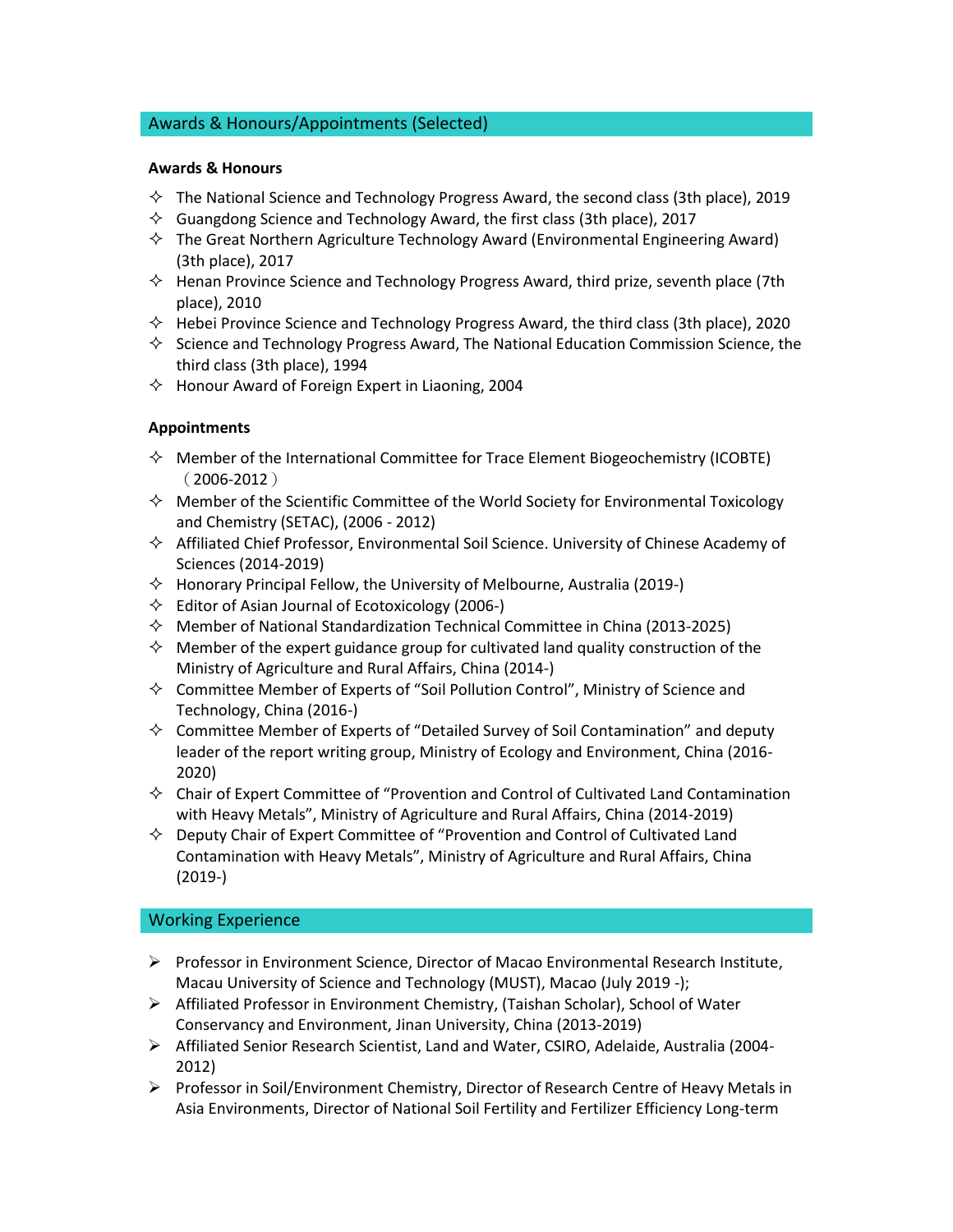Monitoring Network in China, Institute of Agricultural Resources and regional Planning, Chinese Academy of Agricultural Sciences, China (2004-2019)

- Research Scientist, Land and Water, CSIRO, Adelaide, Australia (2002-2004)
- Research Officer, Debco Pty Ltd, Australia (1998-2002)
- Research Associate, La Trobe University, Australia (1996-1998)
- $\triangleright$  Associate Professor, Deputy Head of the Department of Soil and Agricultural Chemistry, Deputy Head of Key Laboratory of Soils and Fertilizers, Beijing Agricultural University, China (1992-1993)
- Lecturer (Soil Science), Beijing Agricultural University, China (1987-1992)
- $\triangleright$  Associate Lecturer, Beijing Agricultural University, China (1982-1987)

### Academic Publications (selected)

#### **Books/Chapters**

1. Yibing Ma, et al., Risk Assessment and Pollution Control of Copper in Soil, China Agriculture Press, 2018 (in Chinese)

2. Yibing Ma, et al., China Ecosystem Orientation Observation and Research Dataset -·Farmland Ecosystem Volume: National Soil Fertility and Fertilizer Benefit Monitoring Station Network 1989-2000, China Agriculture Press, 2011 (in Chinese)

3. Yibing Ma and Peter Hooda, Chapter 19: Chromium, Cobalt and Nickel. In: Peter Hooda (editor), Trace Elements in Soils, 2010, pp 461-480. Wiley-Blackwell

4. McLaughlin M.J., S. Lofts, M. St.J. Warne, M.J.B. Amorim, A. Fairbrother, R. Lanno, W. Hendershot, C.E. Schlekat, Y. Ma, and G.I. Paton. Derivation of ecologically-based soil standards for trace elements. In: Merrington and Schoeters (eds): Deriving, implementing and interpreting soil quality standards for trace elements: current state of understanding and future developments; SETAC, 2019

5. Yan, L. B., F. S. Zhang and Y. B. Ma 1992. Carbon turnover in the rhizosphere. Advance in Soil Science and Plant Nutrition. F. S. Zhang (ed.), Beijing Agricultural University (in Chinese)

### **Journal Papers**

- (1) **Ma YB**, Uren NC (1995) Application of a new fractionation scheme for heavy metals in soils. *Commun Soil Sci Plant Anal* 26: 3291-3303
- (2) **Ma YB**, Uren NC (1996) The effects of cropping corn on the extractability of zinc added to a calcareous soil. *Plant Soil* 181: 221-226
- (3) **Ma YB,** Uren NC (1997) The effects of temperature, time, and cycles of drying and rewetting on the extractability of zinc added to soil. *Geoderma* 75: 89-97
- (4) **Ma YB**, Uren NC (1997) The fate and transformation of zinc added to soils. *Aust J Soil Res* 35: 727-738
- (5) **Ma YB**, Liu JF (1997) Adsorption kinetics of zinc in a calcareous soil as affected by pH and temperature. *Commun Soil Sci Plant Anal* 28: 1117-1126
- (6) **Ma YB**, Uren NC (1998) Transformation of heavy metals added to soils application of a new sequential extraction procedure. *Geoderma* 84: 157-168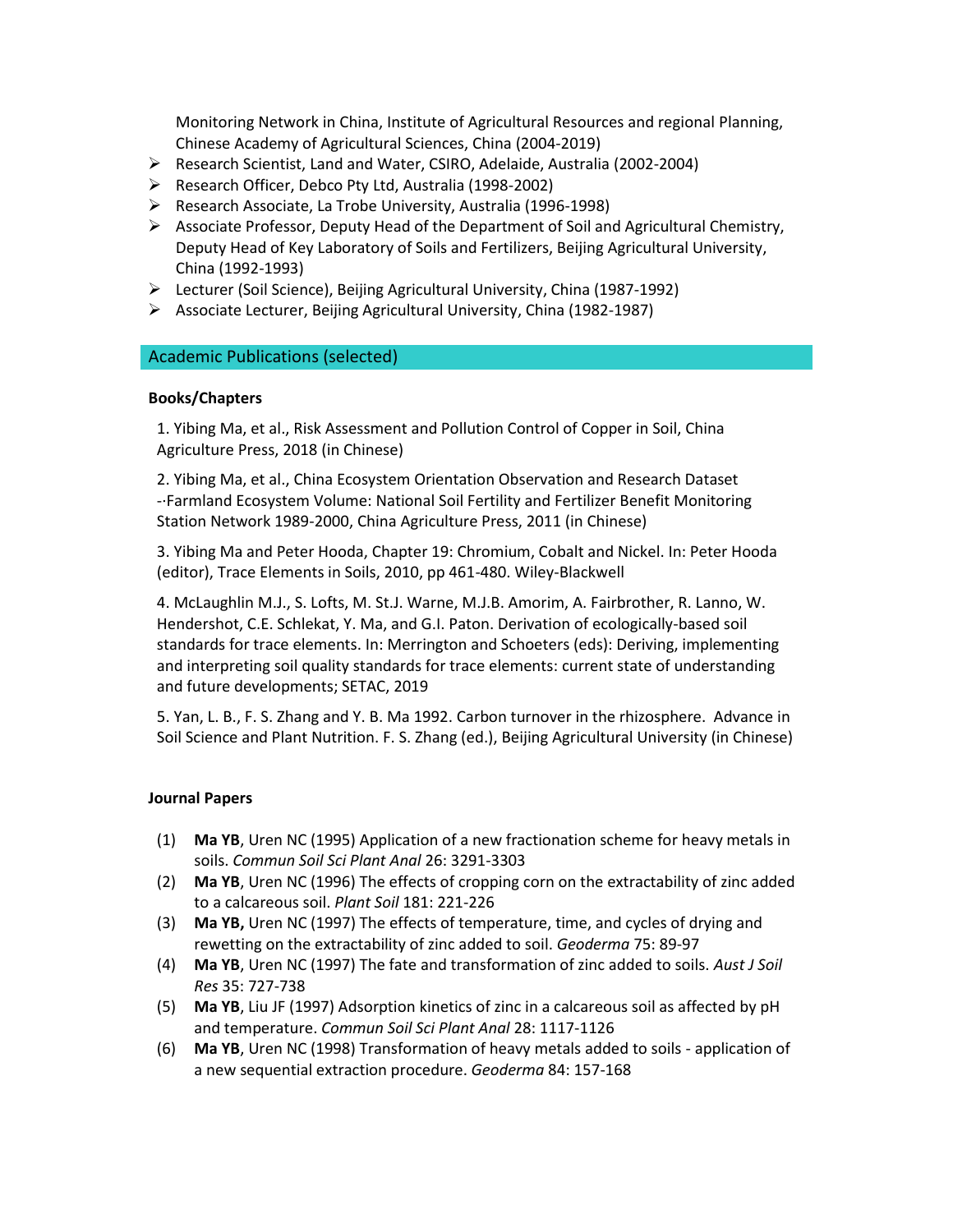- (7) **Ma YB**, Uren NC (1998) Dehydration, diffusion and entrapment of zinc in bentonite. *Clays Clay Miner* 46: 132-138
- (8) **Ma YB,** Nichols DG (2004) Phytotoxicity and detoxification of fresh coir dust and coconut shell. *Commun Soil Sci Plant Anal* 31: 205-218
- (9) **Ma YB**, Lombi E, Nolan AL, McLaughlin MJ (2006) Short-term natural attenuation of copper in soils: effect of time, temperature and soil characteristics. *Environ Toxicol Chem* 25: 652-658
- (10) **Ma YB,** Lombi E, Nolan AL, McLaughlin MJ (2006) Determination of labile Cu in soils and isotopic exchangeability of complexes. *Eur J Soil Sci* 57: 147-153
- (11) **Ma YB**, Uren NC (2006) Effect of aging on the availability of zinc added to a calcareous clay soil. *Nutr Cycl Agroecosys* 76: 11-18
- (12) **Ma YB,** Lombi E, Oliver IW, Nolan AL, McLaughlin MJ (2006) Long-term aging of copper added to soils. *Environ Sci Technol* 40: 6310-6317
- (13) Tang X, Li JM, **Ma YB**\*, Hao X, Li XY (2008) Phosphorus efficiency in long-term (15 years) wheat-maize cropping systems with various soil and climate conditions. *Field Crops Res* 108: 231-237
- (14) Zhou SW, Xu MG, **Ma YB**\*, Chen SB, Wei DP (2008) Aging mechanism of copper added to bentonite. *Geoderma* 147: 86-92
- (15) Chen SB, **Ma YB**\*, Huang YZ (2009) Can phosphate compounds be used to reduce the plant uptake of Pb and resist the Pb stress in Pb-contaminated soils? *J Environ Sci* 21: 360-365
- (16) **Ma YB**, Li JM., Li XY, Tang X, Liang YC, Huang SM, Wang BR, Liu H, Yang X (2009) Phosphorus accumulation and depletion in soils in wheat-maize cropping systems: modeling and validation. *Field Crops Res* 110: 207-212
- (17) Wang XD, **Ma YB**\*, Hua L, McLaughlin MJ (2009) Identification of hydroxyl copper toxicity to barley root elongation in solution culture. Environ Toxicol Chem 28: 662- 667
- (18) Luo L, **Ma YB**\*, Zhang SZ, Wei DP, Zhu YG (2009) An inventory of heavy metal inputs to agricultural soils in China. *J Environ Manag* 90: 2524-2530
- (19) Li B, Zhang X, Wang XD, **Ma YB**\* (2009) Refining a biotic ligand model for nickel toxicity to barley root elongation in solution culture. *Ecotox Environ Saf* 72: 1760-1766
- (20) Tang X, **Ma YB**\*, Hao XY, Li XY, Li JM, Huang SM, Yang XY (2009) Determining critical values of soil Olsen-P for crop yields using long-term experiments under various soil and climate conditions in China. *Plant Soil* 323: 143-151
- (21) Zhao LP, **Ma YB**\*, Liang GQ, Li ST, Wu LS (2009) Phosphorus efficacy in four Chinese long-term experiments with different soil properties and climate characteristics. *Commun Soil Sci Plant Anal* 40: 3121-3138
- (22) Chen SB, **Ma YB**\*, Chen Y, Wang LQ, Guo HT (2010) Comparison of Pb (II) immobilized by bone char meal and phosphate rock: characterization and kinetic study. *Arch Environ Con Tox* 50: 24-32
- (23) Guo XY, **Ma YB\***, Wang XD, Chen SB (2010) Re-evaluating the effects of organic ligands on copper toxicity to barley root elongation in culture solution. *Chem Spec Bioavail* 22: 51-59
- (24) Guo XY, Luo L, **Ma YB**\*, Zhang SZ (2010) Sorption of polycyclic aromatic hydrocarbons on particulate organic matters. *J Hazard Mater* 173: 130-136
- (25) Li B, **Ma YB**\*, McLaughlin MJ, Kirby J, Cozens G, Liu JF (2010) Influences of soil properties and leaching on copper toxicity to barley root elongation. *Environ Toxicol Chem* 29: 835-842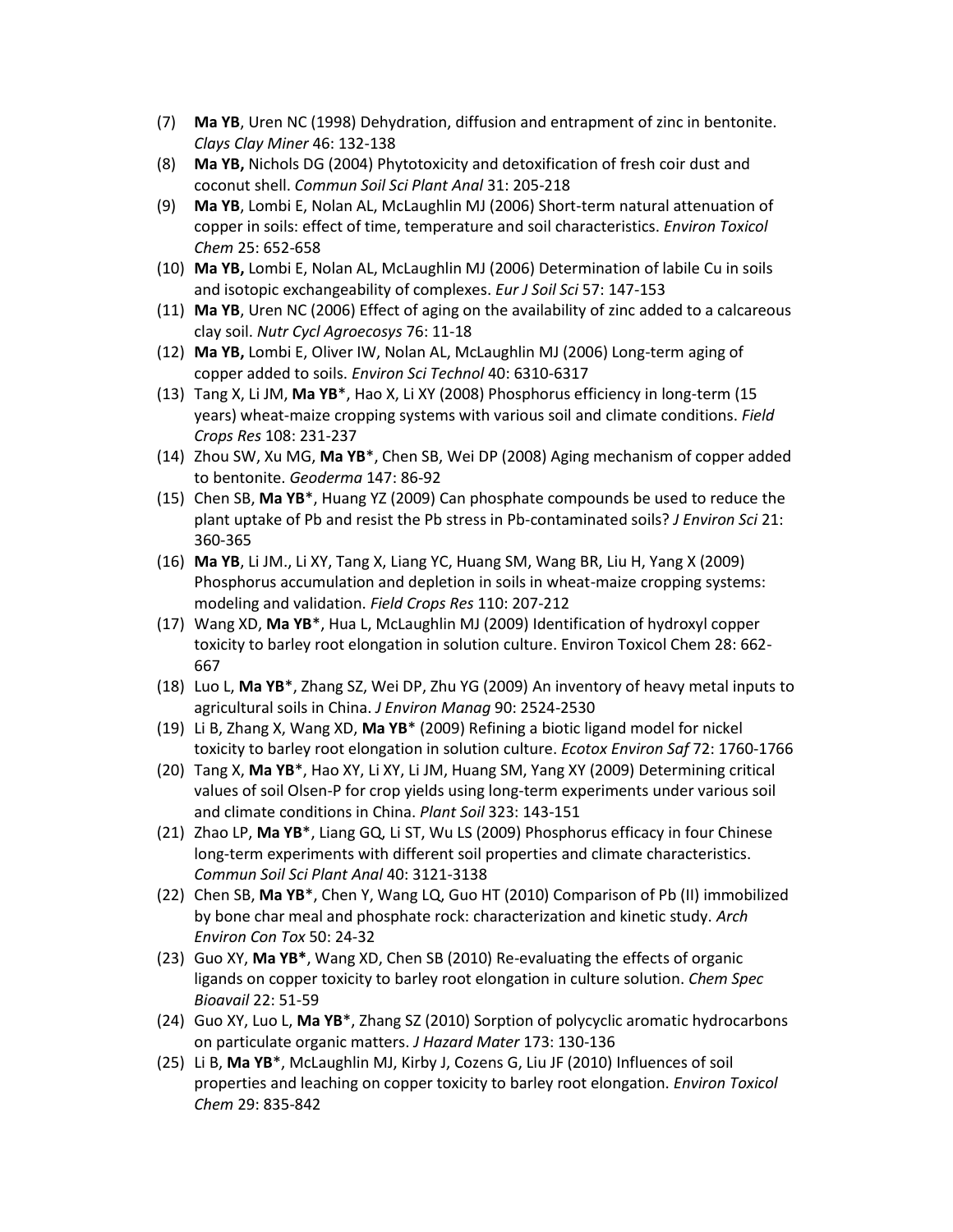- (26) Chen SB, Ma YB<sup>\*</sup>, Chen L, Huang YZ, Xiao K (2010) Adsorption of aqueous Cd<sup>2+</sup>, Pb<sup>2+</sup>, Cu2+ ions by nano-hydroxyapatite: Single- and multi-metal competitive adsorption study. *Geochem J*. 44: 233-239
- (27) Liu J, Liu H, Huang SM, Yang XY, Wang BR, Li XY, **Yibing Ma**\* (2010) Nitrogen efficiency in long term wheat-maize cropping systems under diverse field sites in China. *Field Crops Res* 118: 145-151
- (28) Guo, X., Zuo YB, Wang BR, Li JM, **Ma YB**\* (2010) Toxicity and accumulation of copper and nickel in maize plants cropped on calcareous and acidic field soils. *Plant Soil* 333: 365–373
- (29) Yang JX, Guo HT, **Ma YB\*,** Wang LQ, Wei DP, Hua L (2010) Genotypic variations in the accumulation of Cd exhibited by different vegetables. *J Environ Sci* 22: 1246-1252
- (30) Wang XD, Li B, **Ma YB\***, Hua L (2010) Development of a biotic ligand model for acute zinc toxicity to barley root elongation. *Ecotox Environ Saf* 73: 1272-1278
- (31) Li B, Zhang HT, **Ma YB**\*, McLaughlin MJ (2011) Influences of soil properties and leaching on nickel toxicity to barley root elongation. *Ecotox Environ Saf* 74: 459-466
- (32) Luo L, Ma CY, **Ma YB\*,** Zhang SZ, Cui MQ (2011) Sorption mechanism of cadmium by red mud. *Environ Pollut* 159: 1108-1113
- (33) Tang X, Shi XJ, **Ma YB\*,** Hao XY (2011) Phosphorus efficiency in a long-term wheat-rice cropping system in China. *J Agric Sci* 149: 297-304
- (34) Yang JX, Wang LQ, Wei DP, Chen SB, **Ma YB**\* (2011) Foliar spraying and seed soaking of zinc fertilizers decreased cadmium accumulation in cucumber grown in Cdcontaminated soils. *Soil Sed Contam* 20: 400-410
- (35) Li Q, Guo XY, Xu XH, Zuo YB, Wei DP, **Ma YB**\* (2012) Phytoavailability of copper, zinc, and cadmium in biosolid-amended calcareous soils. *Pedosphere* 22: 254-262
- (36) Li JM, Gao JS, Liu J, Xu MG, **Ma YB\*** (2012) A predictive model for phosphorus accumulation in paddy soils with long-term inorganic fertilization. *Commun Soil Sci Plant Anal* 43(13): 1823-1832
- (37) Tang X, Ellert BH, Hao XY, **Ma YB**\*, Nakonechny E, Li JM (2012) Temporal changes in soil organic carbon contents and  $\delta^{13}$ C values under long-term maize–wheat rotation systems with various soil and climate. *Geoderma* 183-184: 67–73
- (38) Li Q, Li JM, Cui XL, Wei DP, **Ma YB\*** (2012) On-farm Assessment of biosolids effects on nitrogen and phosphorus accumulation in soils. J Integr Agric 11: 1545–1554
- (39) Wang XD, Hua L, **Ma YB**\* (2012) A biotic ligand model predicting acute copper toxicity for barley (*Hordeum vulgare*): Influence of calcium, magnesium, sodium, potassium and pH. *Chemosphere* 89: 89–95
- (40) **YB Ma,** Lombi E, McLaughlin MJ, Oliver IW, Annette L. Nolan AL, Oorts K, Smolders E (2013). Aging of nickel added to soils as predicted by soil pH and time. *Chemosphere* 92: 962–968.
- (41) Zhang XQ, Wei DP, Li B, **Ma YB**\*, Huang ZB (2013). Importance of soil solution chemistry to nickel toxicity to barley root elongation. *Chem Spec Bioavail* 25(3): 153- 164
- (42) Liang ZF Ding Q, Wei DP, Li J, Chen SB, **Ma YB\*** (2013). Major controlling factors and predictable equations for Cd transfer factor involved in soil-spinach system. *Ecotox Environ Saf* 93: 180–185
- (43) Li B, Zhang HT, **Ma YB**\*, McLaughlin MJ (2013). Relationship between soil properties and phytotoxicity of copper and nickel to bok choy and tomato in Chinese soils. *Environ Toxicol Chem* 32: 2372–2378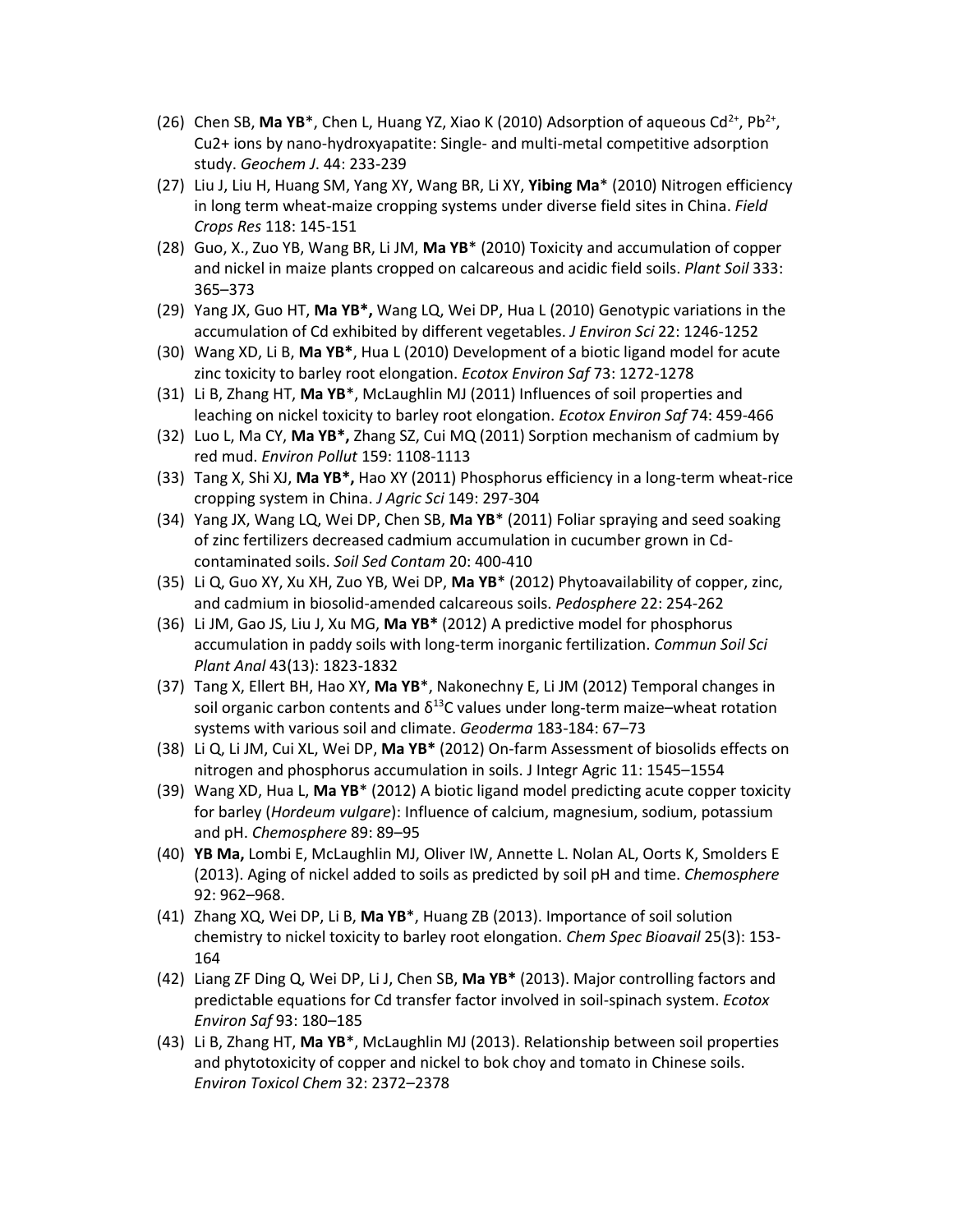- (44) Zhang XQ, Wei DP, Li B, **Ma YB**\*, Huang ZB (2013). The Influence of soil solution properties on phytotoxicity of soil soluble copper in a wide range of soils. *Geoderma* 211–212: 1–7
- (45) Song NN, Zhong X, Li B, Li JM, Wei DP, **Ma YB**\* (2014) Development of a multi-species biotic ligand model predicting the toxicity of trivalent chromium to barley root elongation in solution culture. *PLoS ONE* 9: e105174.
- (46) Li B, Yang JX, Wei DP, Chen SB, Li JM, **Ma YB**\* (2014). Field evidence of cadmium phytoavailability decreased effectively by rape straw and/or red mud with zinc sulphate in a Cd-contaminated calcareous soil. *PLoS ONE* 9: e109967
- (47) Song NN, **Ma YB**\*, Zhao YJ, Tang SR (2014). Elevated ambient carbon dioxide and *Trichoderma inoculum* could enhance cadmium uptake of *Lolium perenne* explained by changes of soil pH, cadmium availability and microbial biomass. *Appl Soil Ecol* 85: 56–64
- (48) Wang B, Liu H, Wang XH, Li JM, **Ma YB**\*, Ma XW (2015). Soil phosphorus accumulation model for an arid area of northwest China with 3-year rotation of wheat, maize and cotton. *J Agric Sci (Cambridge)* 153: 1247-1256
- (49) Yang JX, Wang LQ, Wei DP, Chen SB, **Ma YB**\* (2015). Effects of rape straw and red mud on extractability and bioavailability of cadmium in a calcareous soil. *Front Environ Sci Eng* 9: 419-428.
- (50) Li B, Liu JF, Yang JX, **Ma YB**\*, Chen SB (2015). Comparison of phytotoxicity of copper and nickel in soils with different Chinese plant species. *J Integr Agric* 14: 1192–1201.
- (51) Song NN, Wang FL, **Ma YB**\*, Tang SR (2015). Using DGT to assess cadmium bioavailability to ryegrass as influenced by soil properties. *Pedosphere* 25: 825–833
- (52) Wang B, Li JM, Ren Y, Ma XW, Xin JS, Hao XY, **Ma YB\*** (2015). Validation of soil phosphorus accumulation models in main areas of wheat-maize crop rotation in China. *Field Crops Res* 178: 42–48
- (53) Zhang XQ, Li JM, Wei DP, Li B, **Ma YB\*** (2015). Predicting soluble nickel in soils using soil properties and total nickel. *Plos One* 10: e0133920
- (54) Wang XQ, Wei DP, **Ma YB\*,** McLaughlin MJ (2015). Derivation of soil ecological criteria for copper in Chinese soils. *Plos One* 10: e0133941
- (55) Qu RH, Zeng SQ, Ding Q, Liang ZF, Wei DP, Li JM, **Ma YB\*** (2016): Factors and predictions for cadmium transfer from soils into tomato plants. *Commun Soil Sci Plant Anal* 47: 1612-1621
- (56) Li HL, **Ma YB**\* (2016). Field study on uptake, accumulation, translocation and risk assessment of PAHs in soil-wheat system with amendments of sewage sludge. *Sci Total Environ* 560–561: 55–61
- (57) Li SM, Jumei Li JM, Li CS, Huang SM, Li XY, Li SX; **Ma YB\* (**2016). Testing the RothC and DNDC models against long-term dynamics of soil organic carbon stock observed at cropping field soils in North China. *Soil Till Res* 163: 290-297.
- (58) Lu T, Li JM, Wang XQ, **Ma YB**\*, Smolders E, Zhu NW (2016). Derivation of ecological criteria for copper in land-applied biosolids and biosolid-amended agricultural soils. J Environ Manag 183: 945-951
- (59) Song NN, Ma YB<sup>\*</sup> (2017). The toxicity of HCrO<sub>4</sub> and CrO<sub>4</sub><sup>2</sup> to barley root elongation in solution culture: pH effect and modelling. *Chemosphere* 171: 537-543
- (60) Zhang X, Jiang B, **Ma YB**\* (2017). Aging of Zn added to soils with a wide range of different properties: factors and modeling. Environ Toxicol Chem 36: 2925–2933
- (61) Wang XD, Ji DX, Chen XL, **Ma YB**\*, Yang JX, Ma JX, Li XX (2017). Extended biotic ligand model for predicting combined Cu-Zn toxicity to wheat (*Triticum aestivum L*.):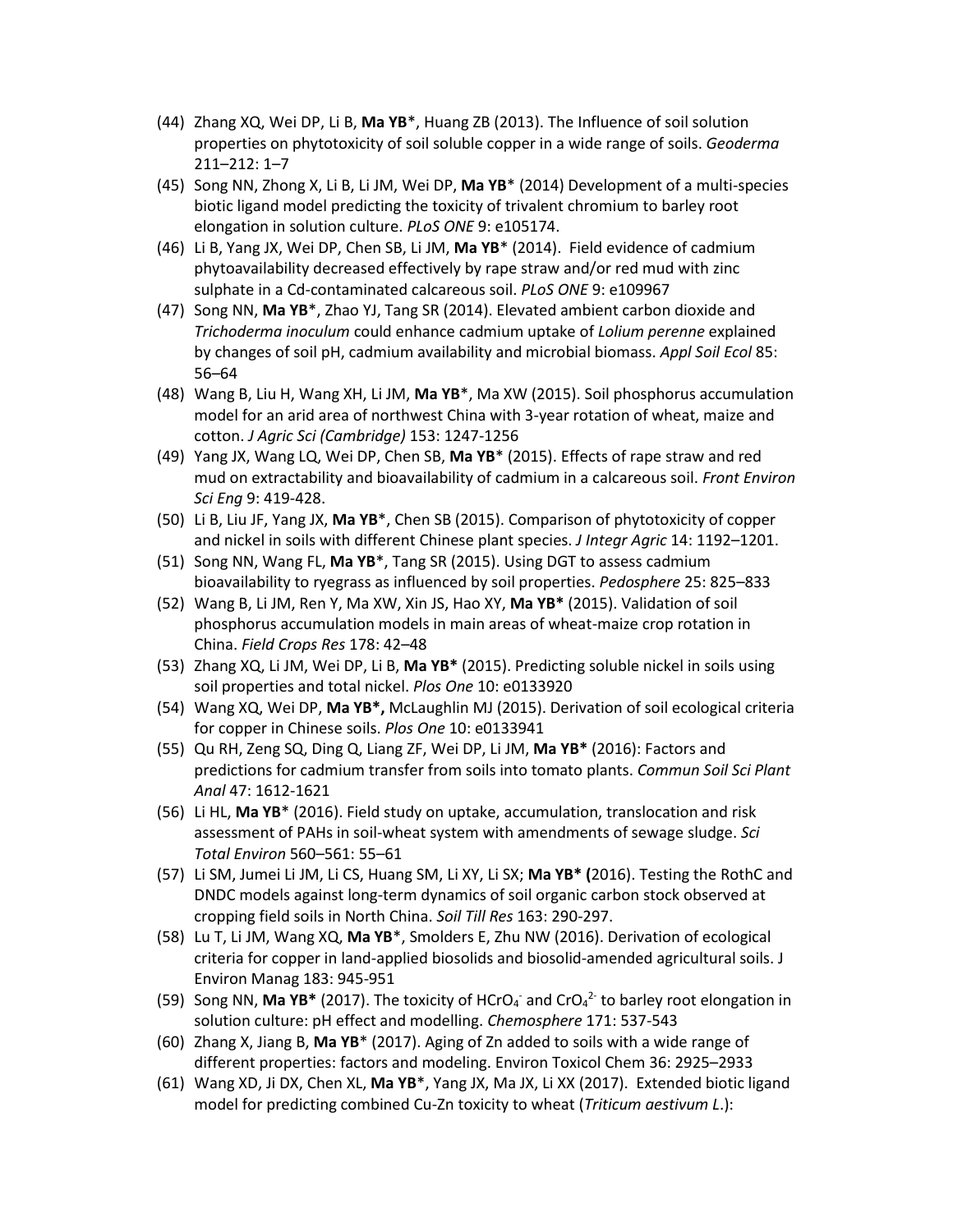Incorporating the effects of concentration ratio, major cations and pH. *Environ Pollut* 230: 210-217

- (62) Zeng SQ, Li JM, Wei DP, **Ma YB\*** (2017) A new model integrating short- and long-term aging of copper added to soils. *PLoS ONE* 12: e0182944.
- (63) Liu J, Yang JJ, Cade-Menun BJ, Hu YF, Li JM, Peng C, **Ma YB\***. Molecular speciation and transformation of soil legacy phosphorus with and without long-term phosphorus fertilization: Insights from bulk and microprobe spectroscopy. *Sci Rep* 7: 15354
- (64) Li B, **MaYB\***, Yang JX (2017). Is the computed speciation of copper in a wide range of Chinese soils reliable? *Chem Spec Bioavail* 29: 205–215
- (65) Wang XQ, Wei DP, **Ma YB\***, McLaughlin MJ. Soil ecological criteria for nickel as a function of soil properties. *Environ Sci Pollut Res* 25: 2137-2146
- (66) Yang GH, Zhu GY, Li HL, Han XM, Li JM, **Ma YB\*** (2018). Accumulation and bioavailability of heavy metals in a soil-wheat/maize system with long-term sewage sludge amendments. *J Integr Agric* 17: 1861–1870
- (67) Han XM, Hu HW, Chen QL, Yang LY, Li HL, Zhu YH, Li XZ, **Ma YB\*** (2018) Antibiotic resistance genes and associated bacterial communities in agricultural soils amended with different sources of animal manures. *Soil Biol Biochem* 126: 91–102
- (68) Li HL, Sun ZG, Qiu YH, Han XM, **Ma YB**\* (2018). Integrating bioavailability and soil aging in the derivation of DDT criteria for agricultural soils using crop species sensitivity distributions. Ecotox Environ Saf 165: 527-532
- (69) Wang XD, Meng XQ, Zhong X, Pu X, **Ma YB\*** (2018). The prediction of combined toxicity of Cu–Ni for barley using an extended concentration addition (CA) model. *Environ Pollut* 242: 136-142
- (70) Ni RX, **Ma YB\*** (2018). Current inventory and changes of the input/output balance of trace elements in farmland across China. *PLoS ONE* 13: e0199460
- (71) Jiang B, **Ma YB\***, Zhu GY, Li J ()2019). A new model describing copper dose–toxicity to tomato and bok choy growth in a wide range of soils, Int J Environ Res Public Health 16: 264
- (72) Li SW, Li HL, Han XM, **Ma YB\*** (2019). Development and validation of a model for whole course aging of nickel added to a wide range of soils using a complementary error function. *Geoderma* 348: 54–59
- (73) Liu J, Sui P, Cade-Menun BJ, Hu YF, Yang JJ, Huang SM, **Ma YB\*** (2019). Molecular-level understanding of phosphorus transformation with long-term phosphorus addition and depletion in an alkaline soil. *Geoderma* 353: 116-124.
- (74) Li K, Cao CL, Ma YB\*, Su DC, Li JM (2019). Identification of cadmium bioaccumulation in rice (*Oryza sativa L.*) by the soil-plant transfer model and species sensitivity distribution. *Sci Total Environ* 692C: 1022-1028
- (75) Zhao R, Lv YZ, Ma YB\* Li JM (2020). Effectiveness and longevity of amendments to a cadmium-contaminated soil. *J Integr Agric* 19: 1097–1104.
- (76) Li B, Yang JX, Sun WT, **Ma YB\***, Shi Y (2019). Carbonization of plant residues decreased their capability of reducing hexavalent chromium in soils. *Water Air Soil Pollut* 230: 300.
- (77) Jiang B, Ma YB\*, Zhu GY, Li J, Prediction of soil copper phytotoxicity to barley root elongation by an EDTA extraction method. *J Hazard Mat* 389: 121869
- (78) Wan YN, Jiang B, Wei DP, **Ma YB**\* (2020). Ecological criteria for zinc in Chinese soil as affected by soil properties. *Ecotox Environ Saf* 194: 110418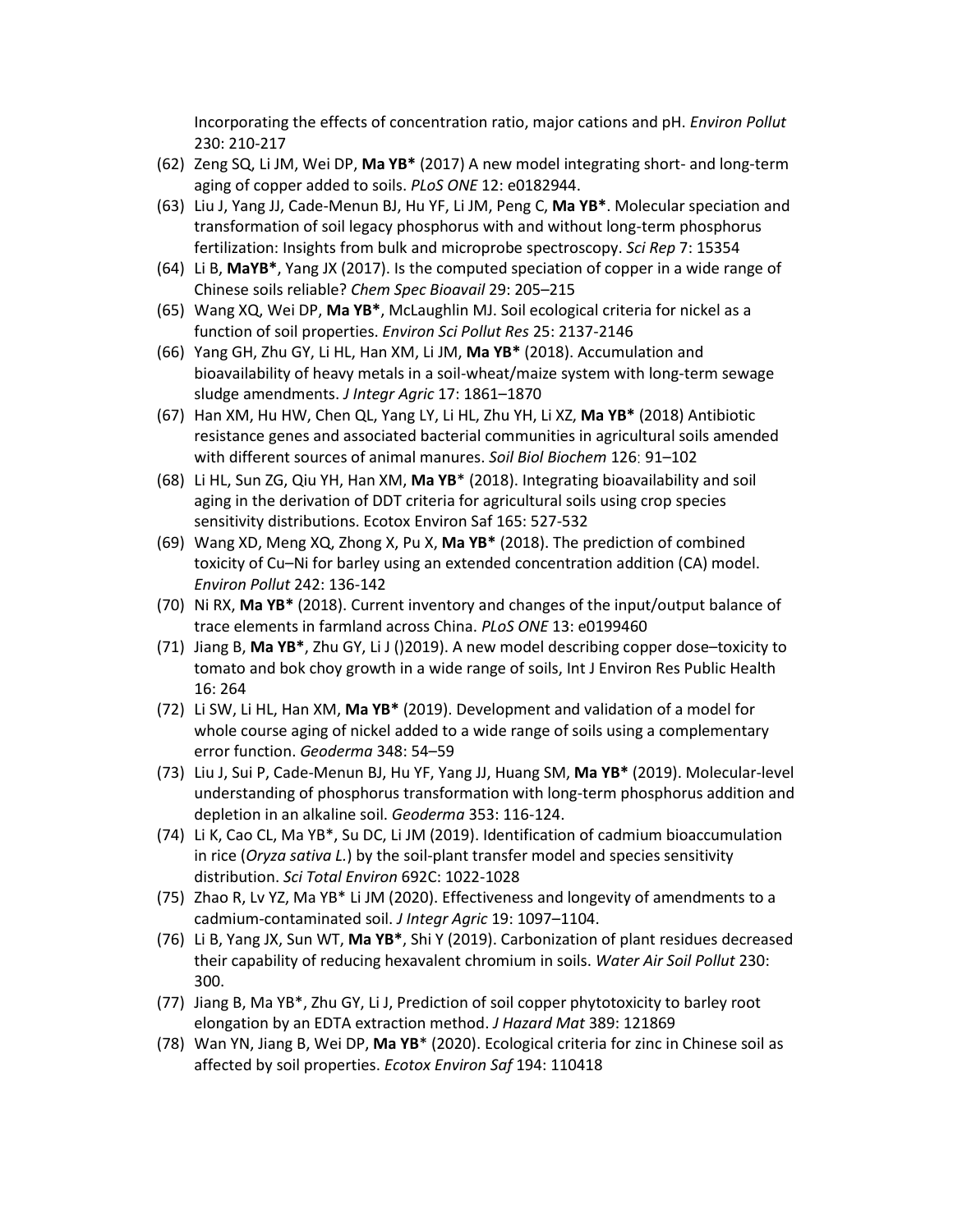- (79) Huang YJ, Li JM, **MaYB\*** (2020). Determining optimum sampling numbers for survey of soil heavy metals in decision making units: taking cadmium as an example. *Environ Sci Pollut Res* 27: 24466-24479,
- (80) Zhang XQ, Wu HX, **Ma YB\***, Meng Y, Ren DJ, Zhang SQ (2020). Intrinsic soil property effects on Cd phytotoxicity to *Ligustrum japonicum 'Howardii'* expressed as different fractions of Cd in forest soils. *Ecotoxicol Environ Saf* 206: 110949

\*- Corresponding author. More publication @https://scholar.must.edu.mo/scholar/100915

### **Patents**

- (1) Use sphagnum moss and natural minerals to produce plant growth substrates for disease-free weeds, CN1168375C
- (2) Starch-based phosphate fertilizer and its preparation method, CN101172886B
- (3) A control-release urea and its preparation method, CN101255069B.
- (4) A method for passivation and remediation of soil cadmium pollution, CN101745524B.
- (5) Method for detecting the acute toxicity of copper-contaminated soil using freshwater luminescent bacteria, CN101487798B
- (6) A method for removing heavy metal ions in sewage by using nano-hydroxyapatite, CN101745526B
- (7) A straw phosphate fertilizer and its preparation method, CN101519318B
- (8) Soil cadmium passivator preparation method and application, CN103275732B
- (9) Application of a sodium-type nano-montmorillonite in removing copper from pollutants, 201010034308.X.
- (10) Spraying agent for reducing the absorption of cadmium in the soil by tobacco and its preparation and use method, CN103392741B
- (11) A soil cadmium passivator and its preparation method and its application in reducing cadmium in tobacco, CN103320138B
- (12) A special tobacco foliar spray, preparation method and application method. CN104478556B
- (13) A method for determining the amount of nitrogen fertilizer applied to crops. CN103646347B
- (14) Device and method for rapid purification of cadmium-contaminated irrigation water before entering the field, CN105129899B.
- (15) A method and system for determining the threshold value of Chinese soil DDTs based on the quality and safety of agricultural products. CN107391952B.

# **Standards**

- (1) The safety threshold of arsenic, mercury, cadmium, lead, and chromium in the soil for rice production (GB/T36869-2018)
- (2) The safety threshold of cadmium, lead, chromium, mercury, and arsenic in dryland soils for planting root vegetables (GB/T36783-2018),
- (3) Soil pollution risk management and control standards for agricultural land (GB15619- 2018)
- (4) The Agricultural Industry Standard of the People's Republic of China NY/T 3343-2018. Criteria for evaluation of farmland pollution control effect